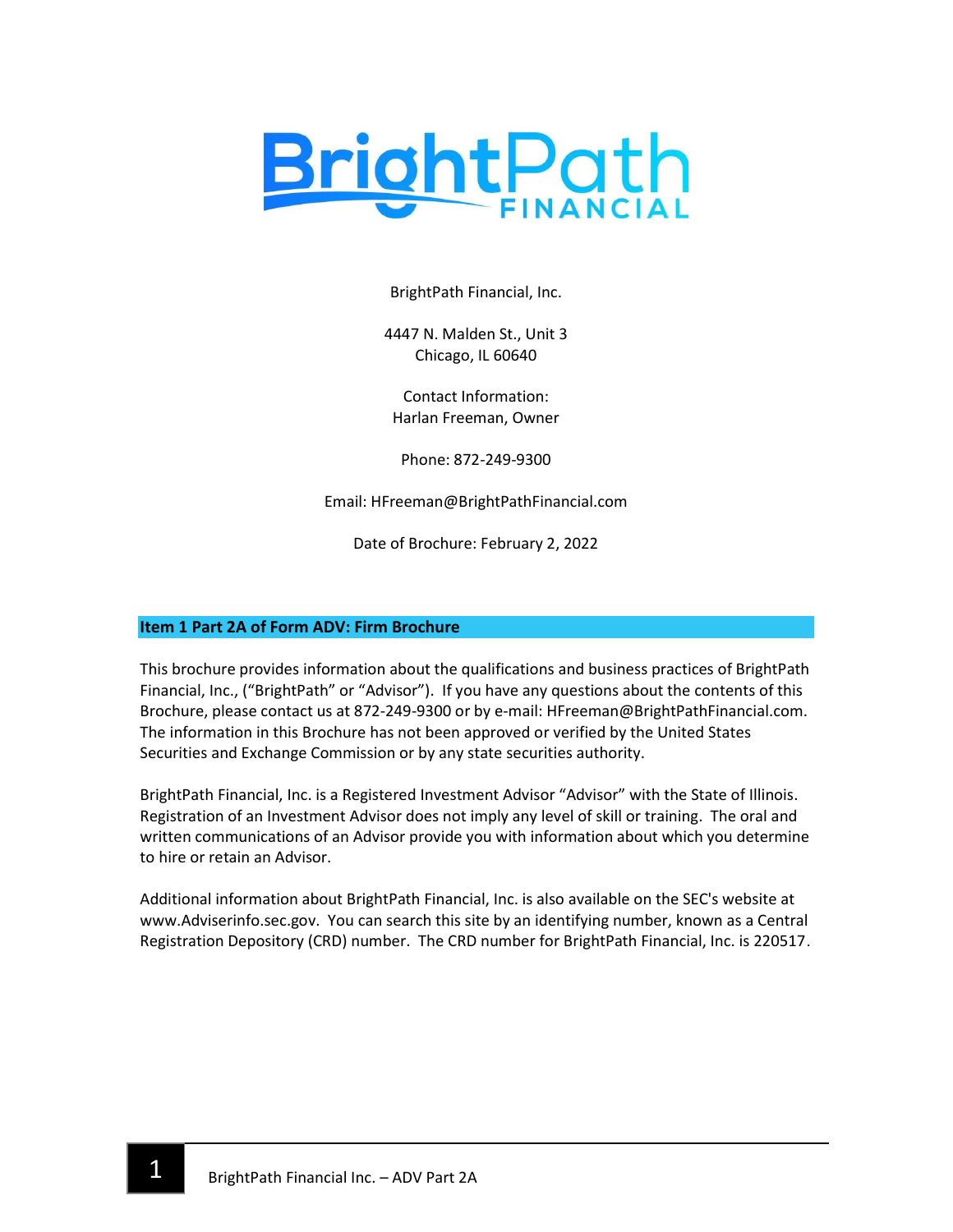### Item 2 Material Changes

On May 11, 2020 the board of directors of BrightPath Financial, Inc. (f/k/a Envisage Wealth Planners, Inc.) changed the corporate name of the firm to BrightPath Financial, Inc.

On June 26, 2020, BrightPath adopted a new fee structure. The new fee structure is described in Item 5 – Fees and Compensation. Service offerings will remain the same under the new fee structure.

BrightPath previously filed its last annual update of its brochure on February 12, 2021.

Currently, our brochure may be requested by contacting Harlan Freeman at 872-249-9300 or HFreeman@BrightPathFinancial.com. Brochures are provided free of charge.

Additional information about BrightPath Financial, Inc. is also available via the SEC's web site www.advisorinfo.sec.gov. The SEC's web site also provides information about any persons affiliated with BrightPath Financial, Inc. who are registered or are required to be registered, as an Investment Advisor Representative.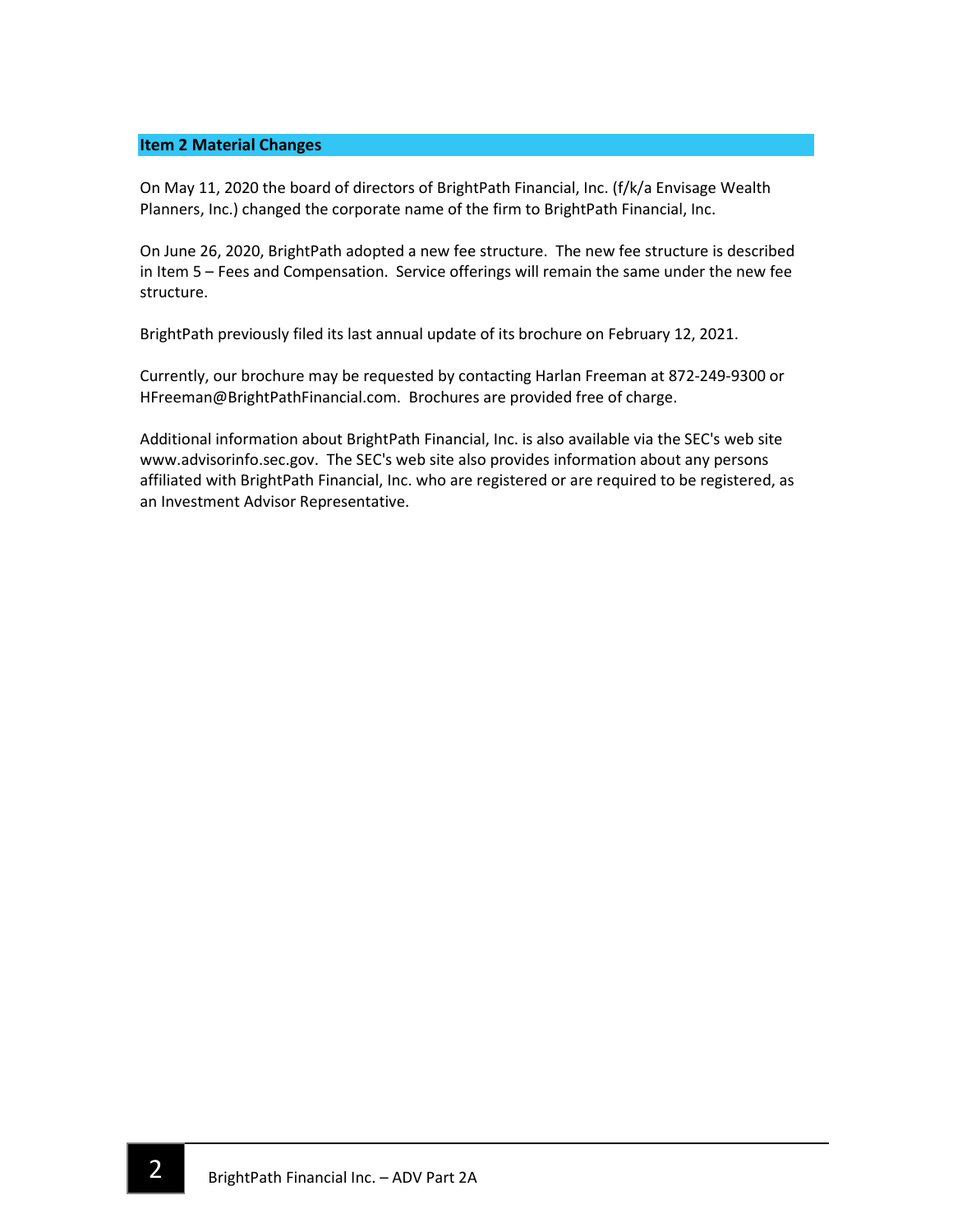# Item 3 Table of Contents

## Table of Contents

|                                                                                         | 1  |
|-----------------------------------------------------------------------------------------|----|
|                                                                                         | 2  |
|                                                                                         | 3  |
|                                                                                         | 4  |
|                                                                                         | 7  |
|                                                                                         | 9  |
|                                                                                         | 9  |
|                                                                                         | 9  |
|                                                                                         | 10 |
|                                                                                         | 10 |
| Item 11 - Code of Ethics, Participation or Interest in Client Transactions and Personal |    |
|                                                                                         | 11 |
|                                                                                         | 12 |
|                                                                                         | 13 |
|                                                                                         | 14 |
|                                                                                         | 14 |
|                                                                                         | 15 |
|                                                                                         | 15 |
|                                                                                         | 15 |
|                                                                                         | 16 |
|                                                                                         | 17 |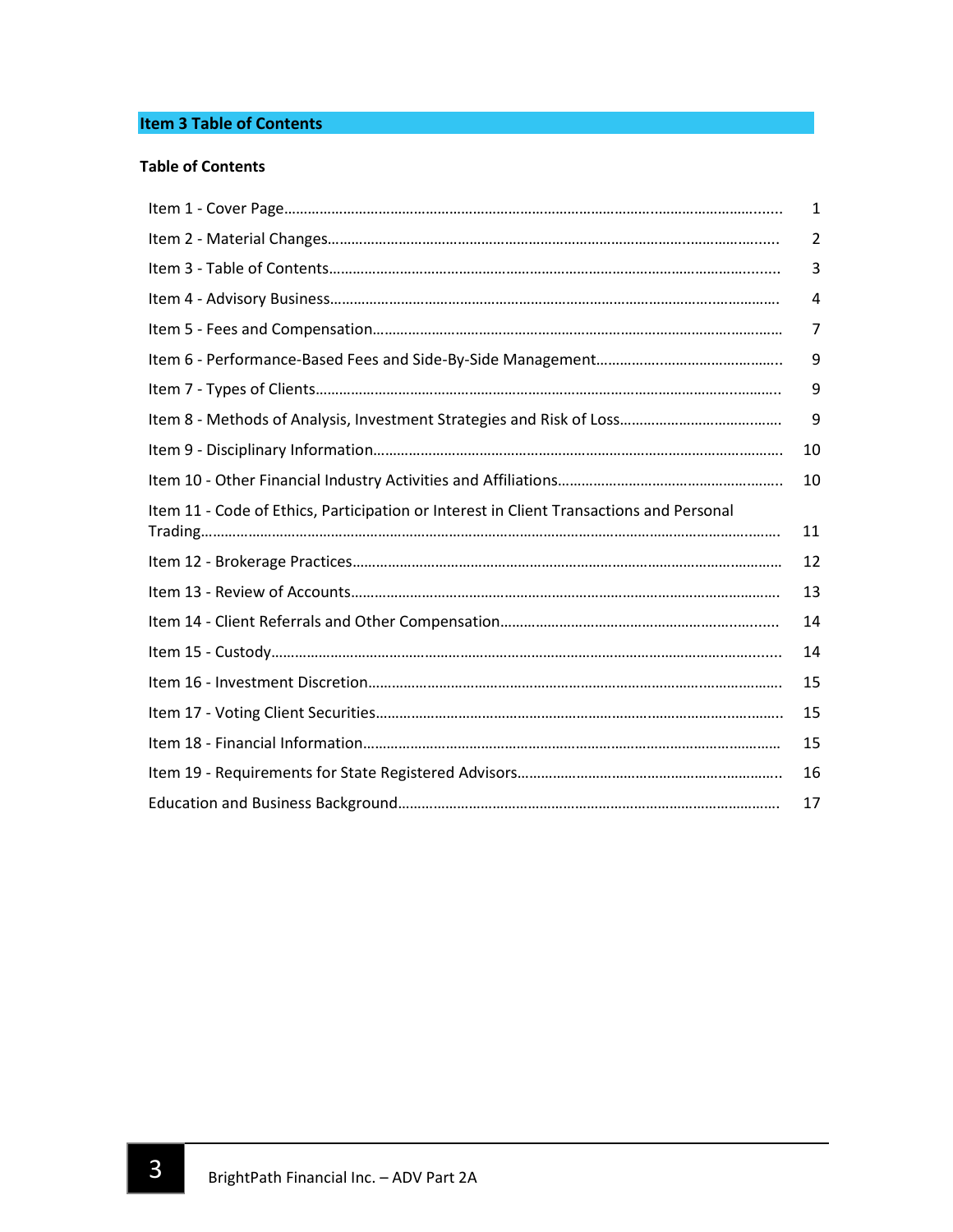### Item 4 Advisory Business

### 4A. Description of Advisory Firm, Years in Business and Principal Owners

BrightPath Financial, Inc. ("Advisor") is a fee-only financial planning firm located in Chicago, IL that specializes in providing comprehensive financial planning services to individuals and their families. BrightPath Financial, Inc. is owned and operated by Harlan Freeman. Harlan established BrightPath Financial, Inc. in 2015 as Envisage Wealth Planners, Inc. In May 2020 the name was changed to BrightPath Financial, Inc. BrightPath Financial, Inc. offers a wide range of financial services.

BrightPath Financial, Inc. distinguishes itself from other traditional investment advisory firms by providing services to meet not only a client's investment management needs, but also the client's general financial planning, tax planning, estate planning, risk management, and retirement planning needs. All of the services provided by BrightPath Financial, Inc. are tailored to the particular objectives of the client.

As a fee-only advisor, BrightPath Financial, Inc. does not sell insurance or investment products, nor does it accept commissions as a result of any product recommendations. BrightPath Financial, Inc. does not pay referral or finder's fees, nor does it accept such fees from other firms.

### 4B. Description of Advisory Services Offered

Advisor provides the following Advisory services:

Comprehensive Financial Advice: BrightPath provides comprehensive financial planning and investment management advice for a fixed annual fee. Clients receive one to three formal annual meetings, held face-to-face or virtually, depending upon the situation. In addition to scheduled meetings, additional face-to-face, e-mail and/or phone/virtual meeting consultations are included at no additional charge. The annual fee also includes the Advisor's time to analyze data, and develop and prepare recommendations.

Services provided under comprehensive planning and investment management may include, but are not limited to:

1. Financial Planning Services

- a. Analysis of Financial Goals in Developing a Financial Plan BrightPath may analyze client's financial goals in creating an integrated financial plan to facilitate client achieving their objectives. Depending upon the complexity of the situation, analysis of financial goals time could range from 1 to more than 10 hours.
- b. Retirement Planning BrightPath may work with clients to develop a financial plan towards achieving retirement and funding living expenses during the years when clients are no longer working for wage income. Depending upon the complexity of the situation, the time it takes to develop a retirement plan could range from 1 to more than 5 hours.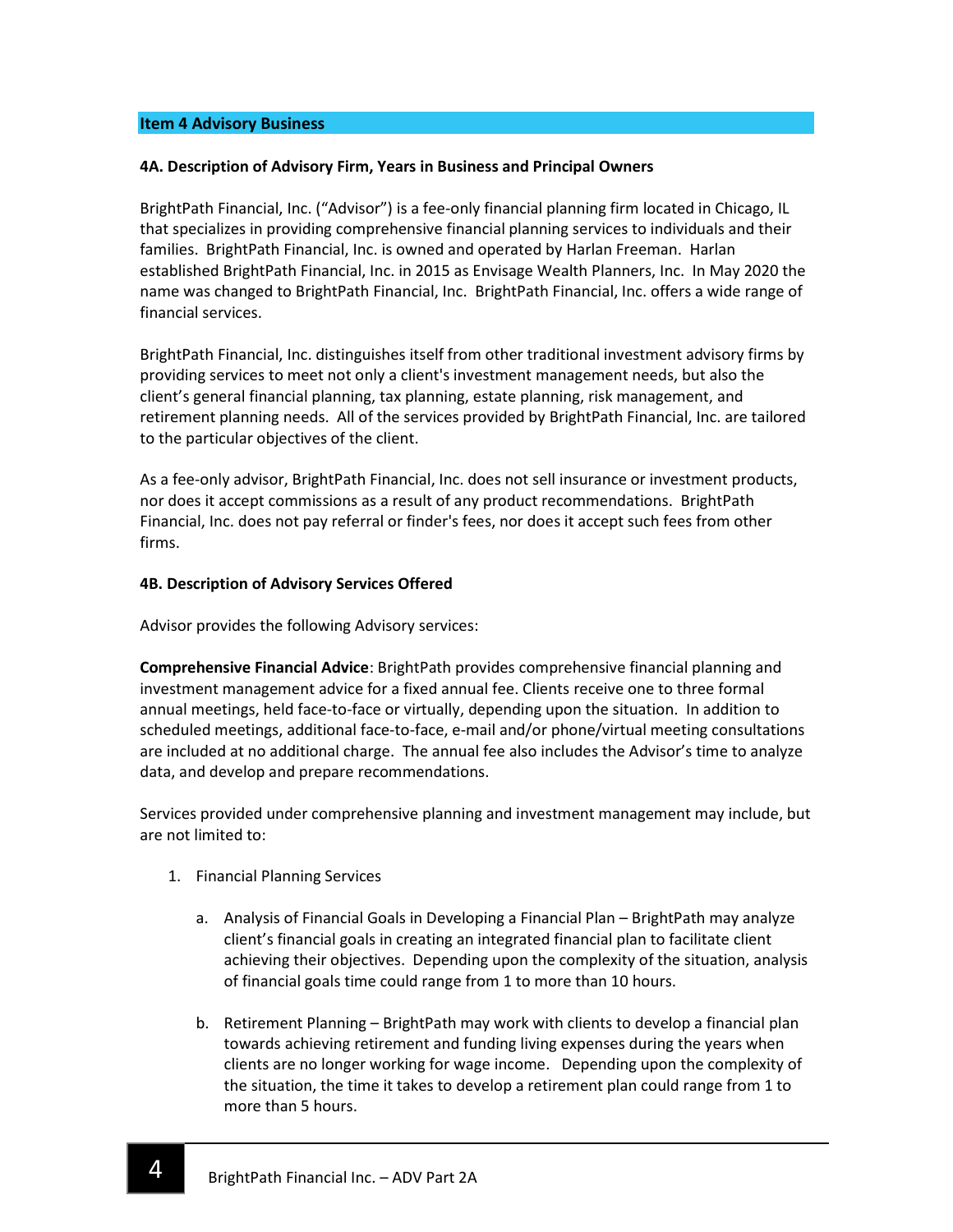- c. Budgeting and Cash Flow BrightPath may analyze a client's income and spending patterns and make budgetary recommendations, as necessary. Depending upon the complexity of the situation, budgeting and cash flow time could range from 2 to more than 10 hours.
- d. Employee Benefits Review BrightPath may review a client's employer's benefits offering and make recommendations on maximizing the use of the employee benefit package. In cases whereby client receives incentive stock compensation, BrightPath may evaluate and make recommendations regarding the tax impact and investment diversification issues related to the stock related compensation. Depending upon the complexity of the situation, an employee benefits review could range from 2 to more than 10 hours.
- e. Tax Planning Throughout the year clients may receive income tax advice and income tax minimizing and income tax deferral strategies based on their unique situation. Depending upon the complexity of the situation, income tax planning could range from 1 to more than 10 hours.
- f. Insurance Review BrightPath provides an independent, unbiased evaluation of insurance coverages, deductibles and insurance needs across property and casualty insurance, life insurance and long-term care insurance. Depending upon the complexity of the situation, insurance review time could range from 1 to more than 5 hours.
- g. Estate Plan Review BrightPath assists clients in considering issues related to estate taxes, probate costs, advanced medical directives, wills, durable powers of attorney, and division of assets. Depending upon the complexity of the situation the time it takes to perform an estate plan review could range from 1 to more than 10 hours.
- 2. Investment Management
	- a. Portfolio Analysis BrightPath will review investments in a client's portfolio to determine if each investment is cost effective and appropriate given a client's goals and risk tolerance. For clients with assets held outside of BrightPath's management, such as in employer provided 401(k) plans, clients may choose to have BrightPath advise upon these assets. Depending upon the complexity of the situation, portfolio analysis time could range from 1 to more than 10 hours.
	- b. Development of an Asset Allocation Strategy BrightPath works with clients to determine the appropriate allocation of investable assets across equities, fixed income, alternative and real estate assets. BrightPath, depending upon the client's situation, may also advise on the tax efficiency of locating securities in the appropriately tax treated account; taxable, tax deferred or tax free. Depending upon the complexity of the situation, the time it takes to develop an asset allocation strategy could range from 1 to more than 5 hours.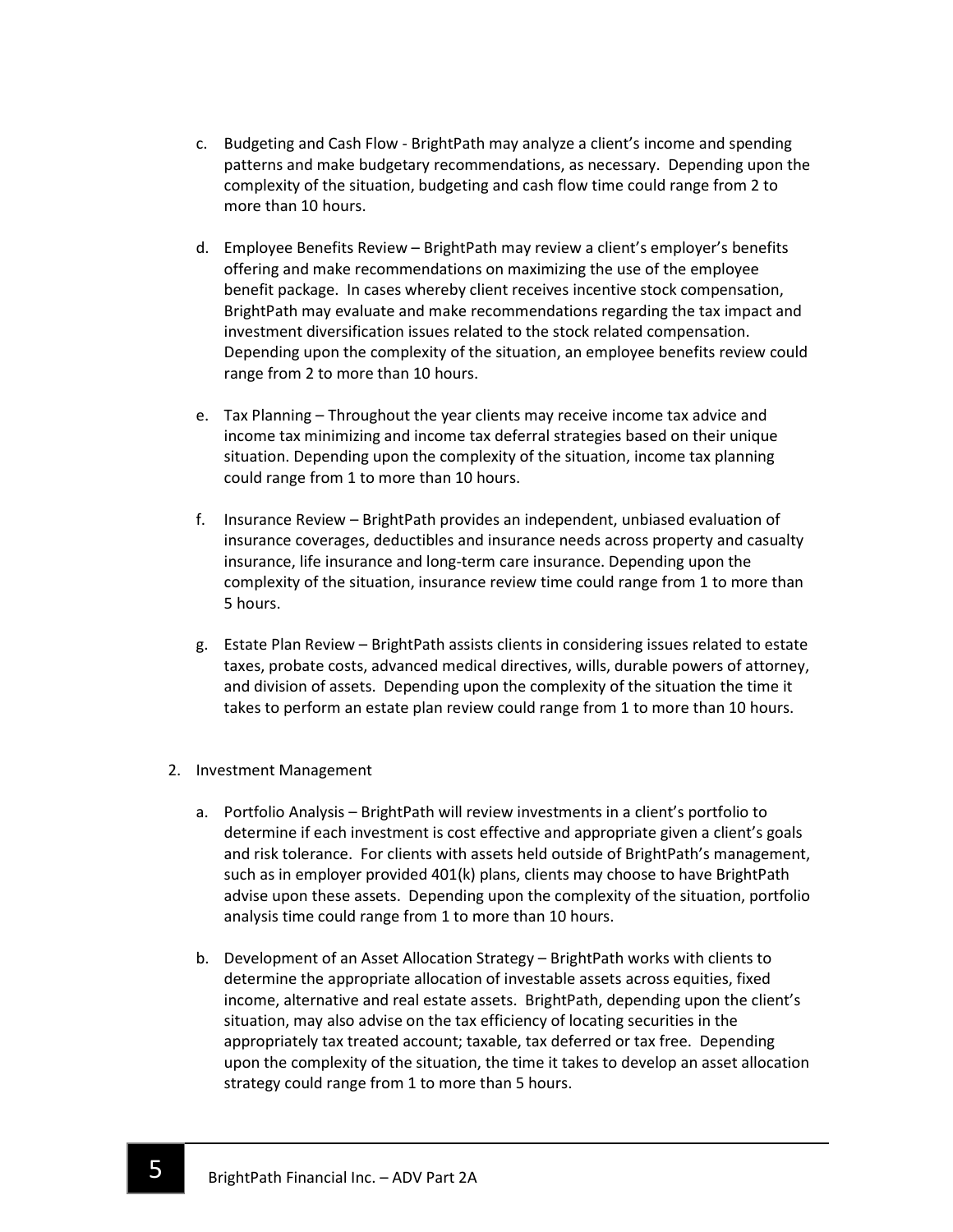c. No-load Mutual Fund, Exchange Traded Fund and/or Separately Managed Account Recommendations – BrightPath develops a list of recommended no-load securities in an effort for clients to minimize the expense of sales commissions. Depending upon the complexity of the situation, the time it takes to develop no-load mutual fund recommendations could range from 1 to more than 5 hours.

The total number of hours spent on a client's financial planning and investment management will vary by the complexity of the client's financial situation: a younger client who is just starting to accumulate assets may require fewer hours than an older client with children who may also own a business and may have more complex needs. Each of the one to three annual meetings will be tailored to the specific client's situation. Each meeting will take 1-2 hours. The number of annual hours spent by BrightPath on a client's situation typically ranges from approximately 20 to 60 hours based on situational complexity.

Should all of the areas of comprehensive planning not apply to a client situation; the services offered will be tailored to fit the client's unique needs.

Investment management is included in the annual fee. Advisor uses various investment strategies depending upon the client's situation. BrightPath primarily uses investment strategies supported by academic evidence. These strategies lean towards passive investment management for most asset categories with some active investment management used in certain other asset categories, such as fixed income, small cap securities, emerging markets securities, real estate and alternative investments.

At the request of the Client, the Advisor may help the client implement the sale/and or purchase of investments when authorized to do so. The client must authorize the specific transaction(s) to be placed.

BrightPath Financial, Inc. does not have a minimum portfolio requirement.

# 4C. Client Imposed Restrictions

The firm shall provide investment advisory services specific to the needs of each client. Prior to providing investment advisory services, an investment adviser representative will ascertain each client's investment objective(s). Thereafter, BrightPath shall allocate and/or recommend that the client allocate investment assets consistent with the designated investment objective(s). The client may, at any time, impose reasonable restrictions, in writing, on the firm's services.

# 4D. Wrap Fee Program

ī

Advisor does not participate in any Wrap Fee Programs.

# 4E. Client Assets under Management

As of December 31, 2021, BrightPath manages approximately \$13,772,512 on a nondiscretionary basis, and \$519,057 on a discretionary basis. As of December 31, 2021 BrightPath separately advises (assets under advisement) on approximately \$7,129,401.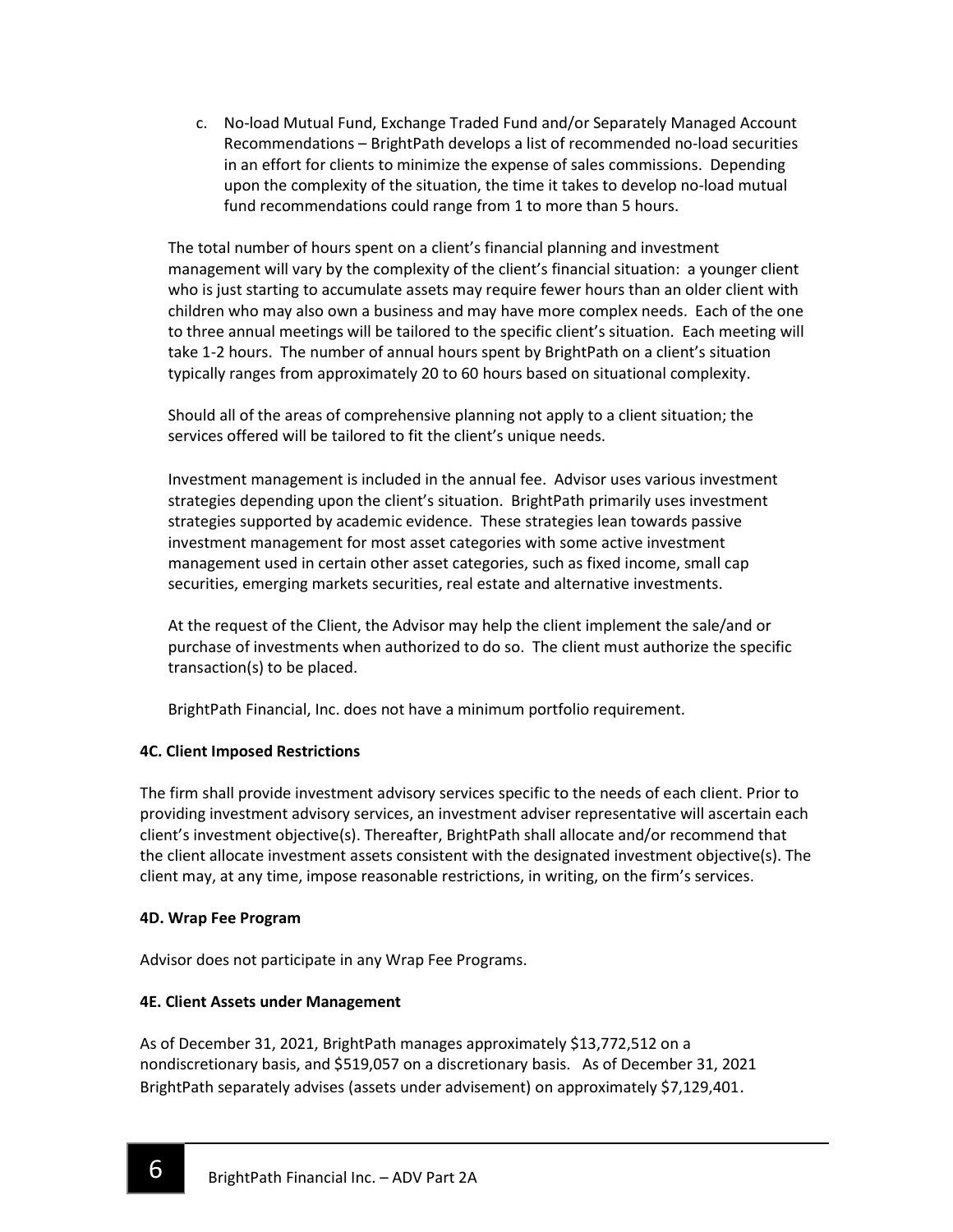### Item 5 Fees and Compensation

### 5A. Means of Compensation and Fee Schedule

### Comprehensive Financial Advice Fees

The specific manner in which fees are charged by BrightPath is established in a client's written engagement agreement with BrightPath. Annual fees are calculated based on the level of client's assets under management and/or advisement. Assets under management include those assets that are maintained at BrightPath's institutional custodian, Charles Schwab & Co. Assets under advisement include those for which the client desires advice, but which are not maintained with BrightPath's institutional custodian, Charles Schwab & Co. Assets that fit this description typically include employer 401(k) assets or other employer related retirement assets, but may also include other assets such as brokerage accounts maintained outside of Charles Schwab & Co. The fee schedule can be reviewed below.

Fees are established based on the asset values at the end of the month immediately prior to becoming a BrightPath client. In the initial engagement period the fees are fixed through the point of the closest ending even year (for example 2020, 2022, or 2024). After the initial engagement period, fees are reset to begin on the following January  $1<sup>st</sup>$ , based on the asset values on November 30<sup>th</sup> of the even ending years and are then fixed for a period of two years. However, if during the two-year fixed fee period, asset values increase or decline by the greater of 30% or \$500,000 for a period of 60 days or more the client and Advisor may reset the fee with client consent.

The minimum annual fee is \$5,000 and the maximum annual fee is \$40,000. Fees are negotiable. Clients who entered agreements prior to June 30, 2020 will have their fee schedule grandfathered until their next renewal period.

| <b>Assets Under Management or Advisement</b> | <b>Annual Fee</b>                     |
|----------------------------------------------|---------------------------------------|
| Up to \$1.2 million                          | Greater of \$5,000 or .95% of assets  |
| From \$1.2 million to \$1.7 million          | Greater of \$11,000 or .80% of assets |
| From \$1.7 million to \$2.2 million          | Greater of \$13,000 or .70% of assets |
| From \$2.2 million to \$3.2 million          | Greater of \$15,000 or .60% of assets |
| From \$3.2 million to \$4.2 million          | Greater of \$19,000 or .50% of assets |
| From \$4.2 million to \$8.0 million          | Greater of \$21,000 or .40% of assets |
| Beyond \$8 million                           | Greater of \$32,000 or .35% of assets |

### Outside of Scope Fees

Occasionally, clients may request BrightPath to provide services outside the scope of the engagement agreement. In such instances, BrightPath's fee would be \$375 per hour.

### Tax Preparation Services

In certain circumstances BrightPath will prepare income tax returns on behalf of its clients. Income tax preparation fees are charged based on the complexity of the income tax return and range from \$300 to more than \$5,000 annually.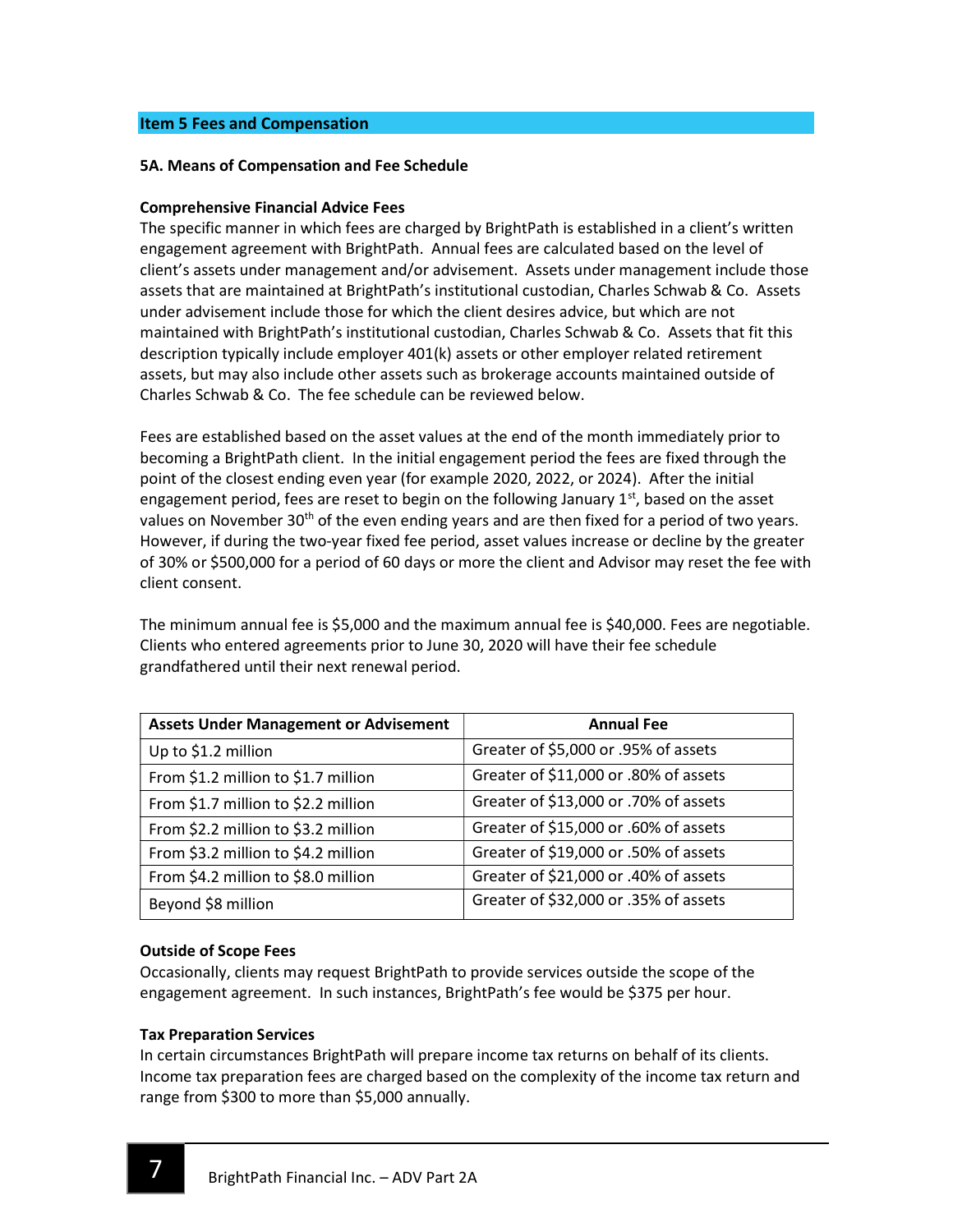## 5B. Billing Schedule

Fees are calculated bi-annually based on assets under management and advisement on November 30th of even numbered years (i.e. 2020, 2022, 2024) and begin on January 1st of the following odd numbered year (i.e. 2021, 2023, 2025). Fees are payable quarterly, in advance. The fee in the initial year of service is calculated based on the asset value of the most recent month end immediately prior to becoming a BrightPath client and is set through January 1st of the next odd numbered year. BrightPath may debit fees from client investment accounts or clients can pay the Advisor directly.

# 5C. Additional Client Fees Charged

In addition to Advisor's fee, clients may incur certain other fees and charges to implement Advisor's recommendations. Additional charges and fees may be imposed by custodians, brokers, third party investment managers and other third parties, such as fees charged by investment managers, custodial fees, deferred sales charges, odd-lot differentials, transfer taxes, wire transfer and electronic fund fees, and other fees and taxes. Mutual funds and exchange traded funds also charge internal management fees, which are disclosed in a fund's prospectus. Such charges, fees and commissions are exclusive of and in addition to the Advisor's fee.

# 5D. Prepayment and Refund of Pre-Paid Fees disclosed

Fees are calculated annually and payable quarterly, in advance. In no event will Advisor collect more than \$500.00 more than six months in advance from any client.

The client may terminate an engagement by providing written notice within five days of signing the engagement agreement. Additionally, either party may terminate the engagement agreement, without penalty, at any time upon 30 days written notice. Any prepaid but unearned fees will be promptly refunded by Advisor, pro rata. Any fees that have been earned but not yet paid by Client will be due and payable.

# 5E. External Compensation for the Sale of Securities to Clients

Advisor does not engage in sales of any securities. Advisor does not receive any compensation of any kind for client purchase or sale of any security.

## 5F. Five Day Termination Rights

ī

In Illinois, unless a client has received this firm's disclosure brochure at least 48 hours prior to the signing of the investment advisory contract, the investment advisory contract may be terminated by the client within five (5) business days of signing the contract without incurring any advisory fees.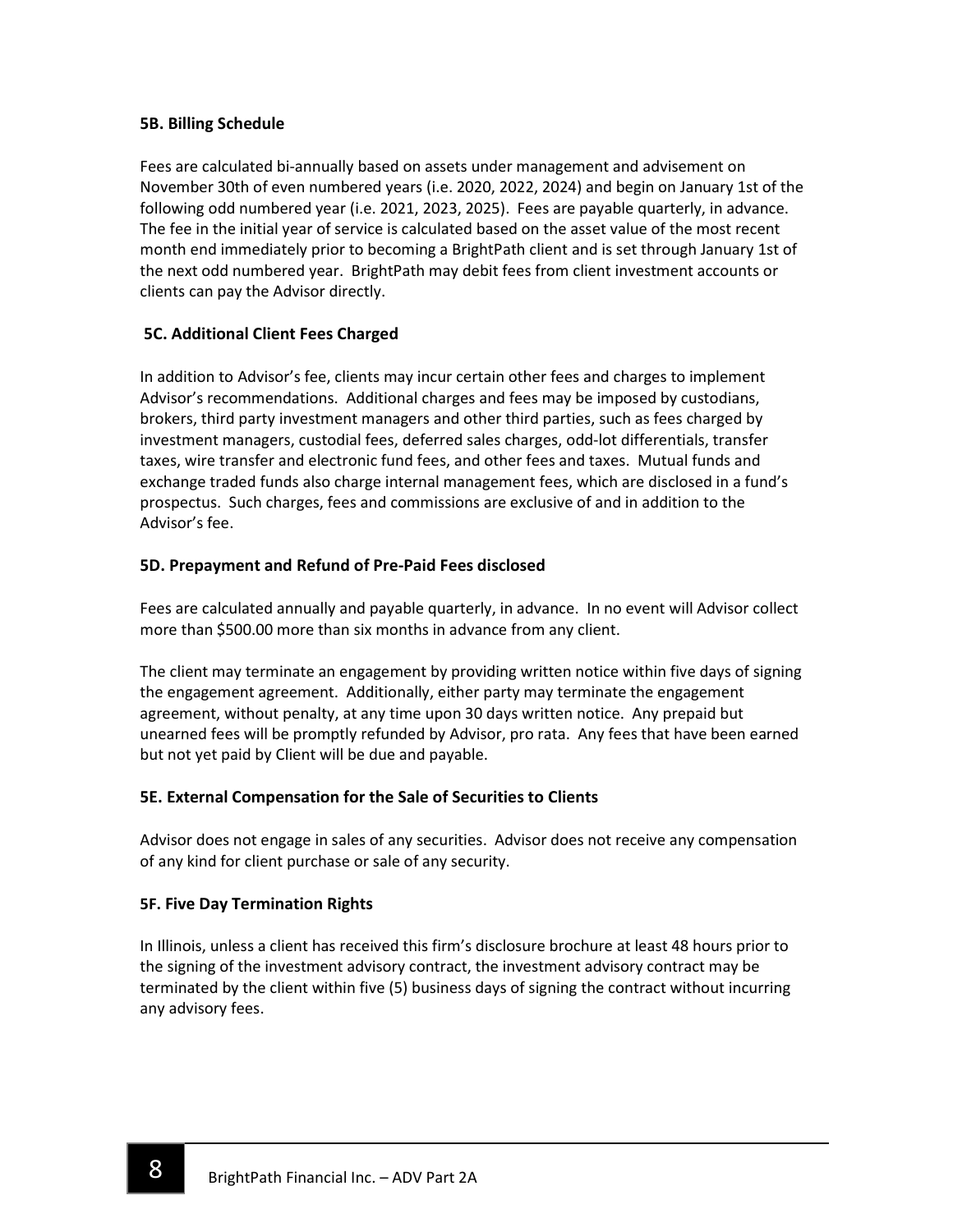### Item 6 – Performance-Based Fees and Side-By-Side Management

Advisor does not charge any performance-based fees (fees based on a share of capital gains on or capital appreciation of the assets of a client).

### Item 7 – Types of Clients

Advisor provides comprehensive financial planning and investment advisory services primarily to individuals and families. BrightPath strives to work with people across all income and wealth levels. As such, we maintain no minimum net-worth or asset requirements. A significant proportion of BrightPath's clients are business executives, professionals and retirees.

### Item 8 – Methods of Analysis, Investment Strategies and Risk of Loss

### 8A. Methods of Analysis and Investment Strategies

The main sources of information that the Advisor may rely upon when researching and analyzing securities will include: traditional research materials such as financial newspapers and magazines, annual reports, prospectuses, filings with the SEC, as well as research materials prepared by others, company press releases and corporate rating services. Advisor also utilizes various professional publications deemed to be consistent and supportive of Advisor's investment philosophy.

## 8B. Investment Strategy and Method of Analysis of Material Risks

Moreover, Advisor approaches investment portfolio analysis and implementation based on internal factors such as the client's tax situation, overall risk tolerance, current financial situation, as well as personal goals and aspirations. After identifying these characteristics a portfolio will be structured around the client's individual needs, while attempting to minimize negative effects of external factors, such as interest rates, market performance, and the general economic environment.

In general, Advisor recommends no-load mutual funds (i.e., mutual funds that have no sales fees), exchange traded funds, U.S. government securities, money market accounts, certificates of deposit, and individual bonds (corporate, agency and municipal). However, in the course of providing investment advice, Advisor may address issues related to other types of assets that you may already own. As well, other products that may be deemed appropriate for a client may be discussed, based upon the client's goals, needs and objectives.

## 8C. Security Specific Material Risks

ī

Investing in securities involves risk of loss that clients should be prepared to bear. While Advisor will use its best judgment and good faith efforts in rendering services to clients, not every investment decision or recommendation made by Advisor will be profitable. Advisor cannot warrant or guarantee any particular level of account performance, or that an account will be profitable over time. Client assumes all market risk involved and understands that investment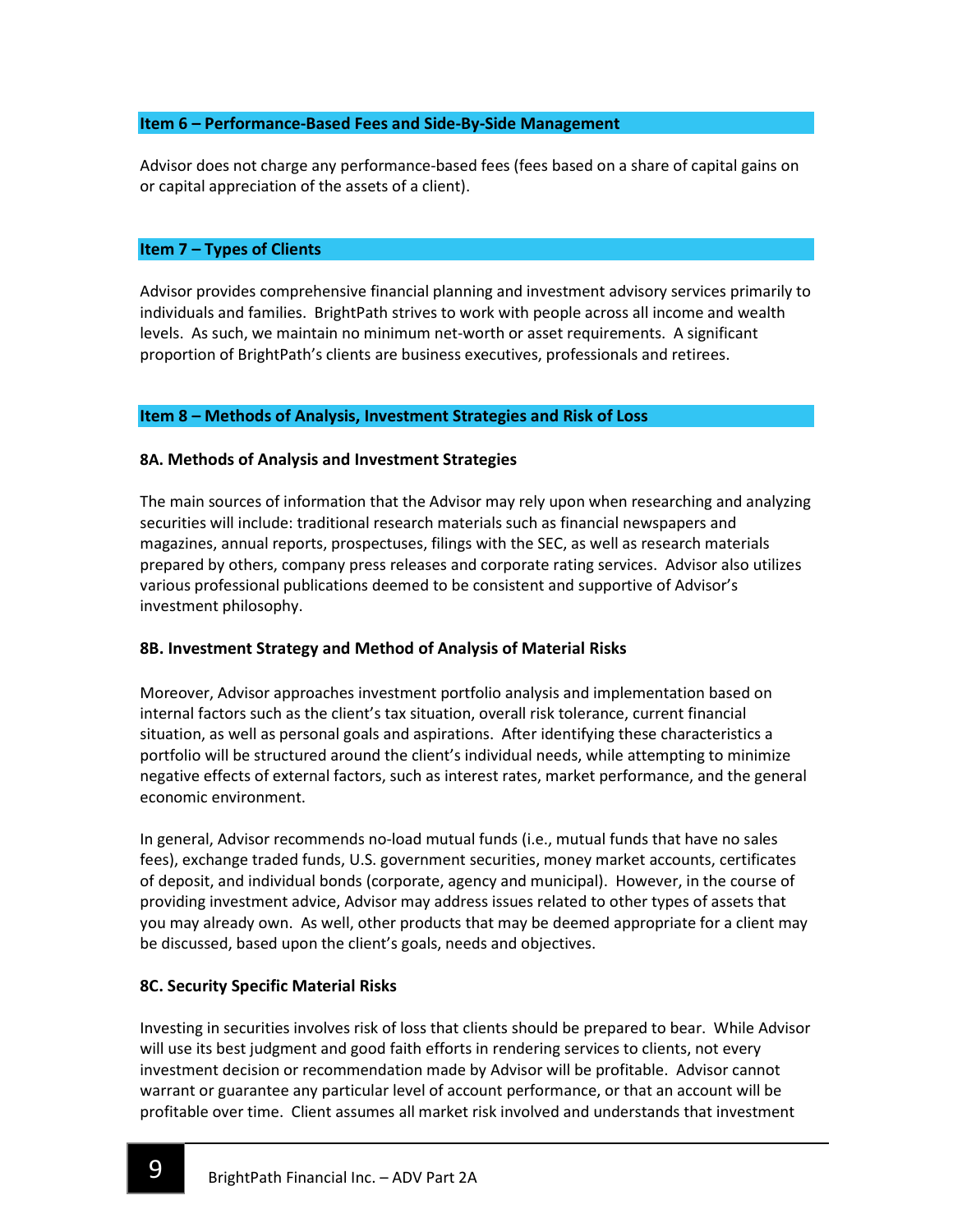decisions are subject to various financial market, currency, economic, political and business risks.

### Item 9 – Disciplinary Information

Registered investment advisers are required to disclose all material facts regarding any legal or disciplinary events that would be material to your evaluation of BrightPath or the integrity of the management of BrightPath. Advisor has no disciplinary information to report.

## Item 10 – Other Financial Industry Activities and Affiliations

### 10A. Broker-Dealer or Representative Registration

Advisor is not affiliated with any Broker Dealer nor is a Registered Representative.

### 10B. Futures or Commodity Registration

Advisor is not registered or affiliated with any Futures or Commodity exchanges.

### 10C. Material Relationships Maintained by this Advisory Business and Conflicts of Interest

BrightPath seeks to avoid material conflicts of interest. Accordingly, neither Advisor nor its investment adviser representatives nor its team members receive any third party direct monetary compensation (i.e., commissions, 12b-1 fees, or other fees) from brokerage firms (custodians) or mutual fund companies.

However, some additional services and non-direct monetary or other forms of compensation may be offered and provided to Advisor as a result of its relationships with custodian(s) and/or providers of mutual fund products. For example, Advisor's representatives and employees may be invited to attend educational conferences and/or entertainment events sponsored by such brokerage firms or custodians or mutual fund companies. Advisor believes that the services and benefits provided to it by brokerage firms (custodians) and mutual fund providers do not materially affect the investment management recommendations made to clients. However, in the interest of full disclosure of any potential conflicts of interest, we discuss the possible conflicts herein.

### 10D. Recommendation or Selection of Other Investment Advisors and Conflicts of Interest

Advisor does not utilize other Investment Advisors.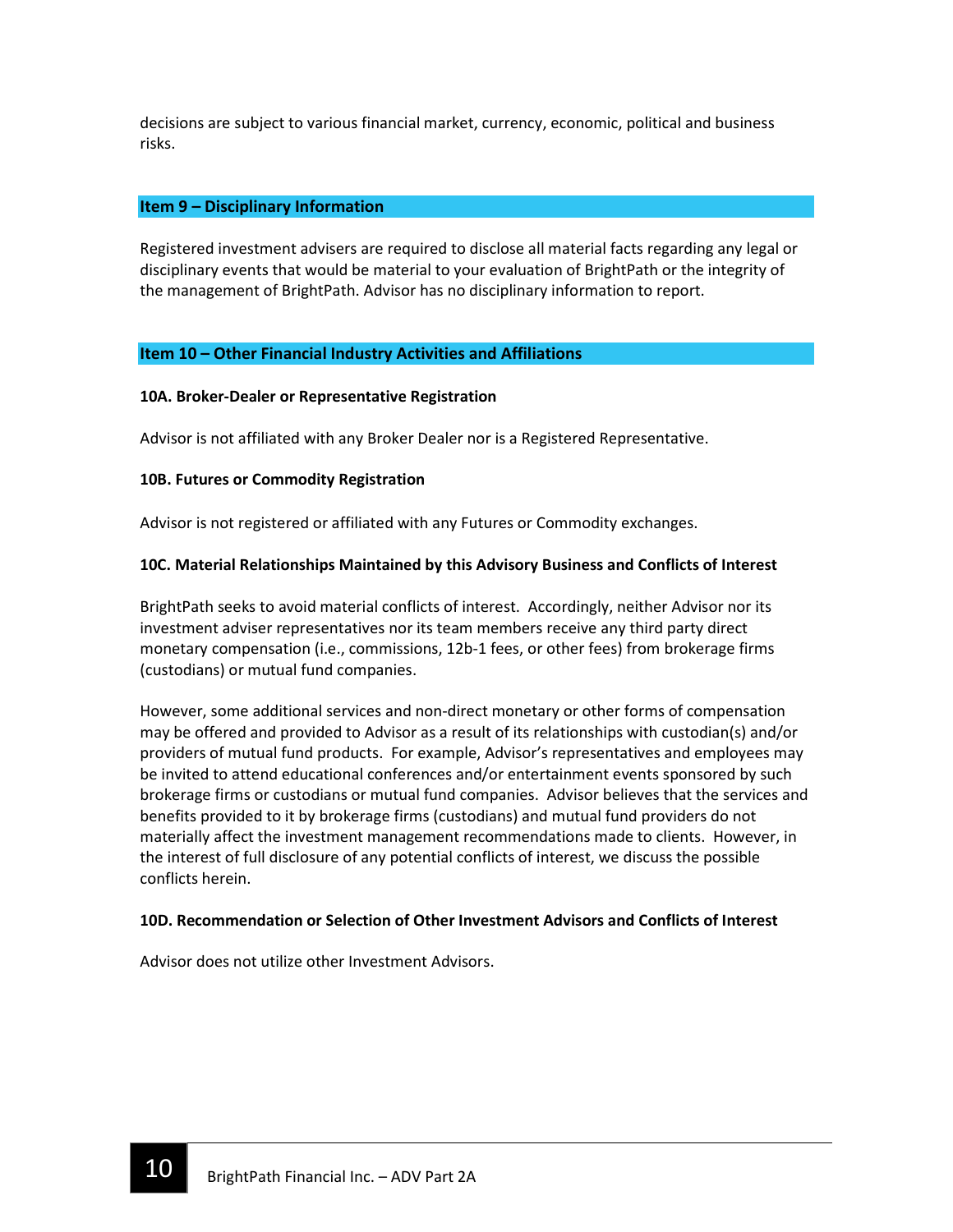# Item 11 – Code of Ethics, Participation or Interest in Client Transactions and Personal **Trading**

Although Advisor believes that its business methodologies, ethics rules, and adopted policies are appropriate to eliminate, or at least minimize, potential material conflicts of interest, and to appropriately manage any material conflicts of interest that may remain, clients should be aware that no set of rules can possibly anticipate or relieve all potential material conflicts of interest. In any event, Advisor will disclose to advisory Clients any material conflict of interest relating to Advisor, its representatives, or any of its employees which could reasonably be expected to impair the rendering of unbiased and objective advice.

# 11A. Code of Ethics Description

Advisor has adopted a Code of Ethics for all supervised persons of the firm describing its high standard of business conduct, and fiduciary duty to its clients. The Code of Ethics includes provisions relating to the confidentiality of client information, a prohibition on insider trading, a prohibition of rumor mongering, restrictions on the acceptance of significant gifts and the reporting of certain gifts and business entertainment items, and personal securities trading procedures, among other things. All supervised persons of Advisor must acknowledge the terms of the Code of Ethics annually, or as amended.

# 11B. Investment Recommendations Involving a Material Financial Interest and Conflicts of Interest

Advisor does not currently participate in securities in which it has a material financial interest. Advisor and its related persons, as a matter of policy, do not recommend to clients, or buy or sell for client accounts, securities in which the firm or its related persons has a material financial interest.

# 11C. Advisory Firm Purchase of Same Securities Recommended to Clients and Conflicts of Interest

Advisor or individuals associated with Advisor may buy and sell some of the same securities for its own account that Advisor buys and sells for its Clients. When appropriate the Advisor will purchase or sell securities for Clients before purchasing or selling the same securities for Advisor's own account. In some cases Advisor may buy or sell securities for its own account for reasons not related to the strategies adopted by the Advisor's Clients. The Code of Ethics is designed to assure that the personal securities transactions will not interfere with making decisions in the best interest of advisory clients while at the same time, allowing employees to invest for their own accounts.

Certain classes of securities, such as open ended mutual funds, are designated as exempt transactions, meaning employees may trade these without prior permission because such trades would not materially interfere with the best interest of Advisor's clients.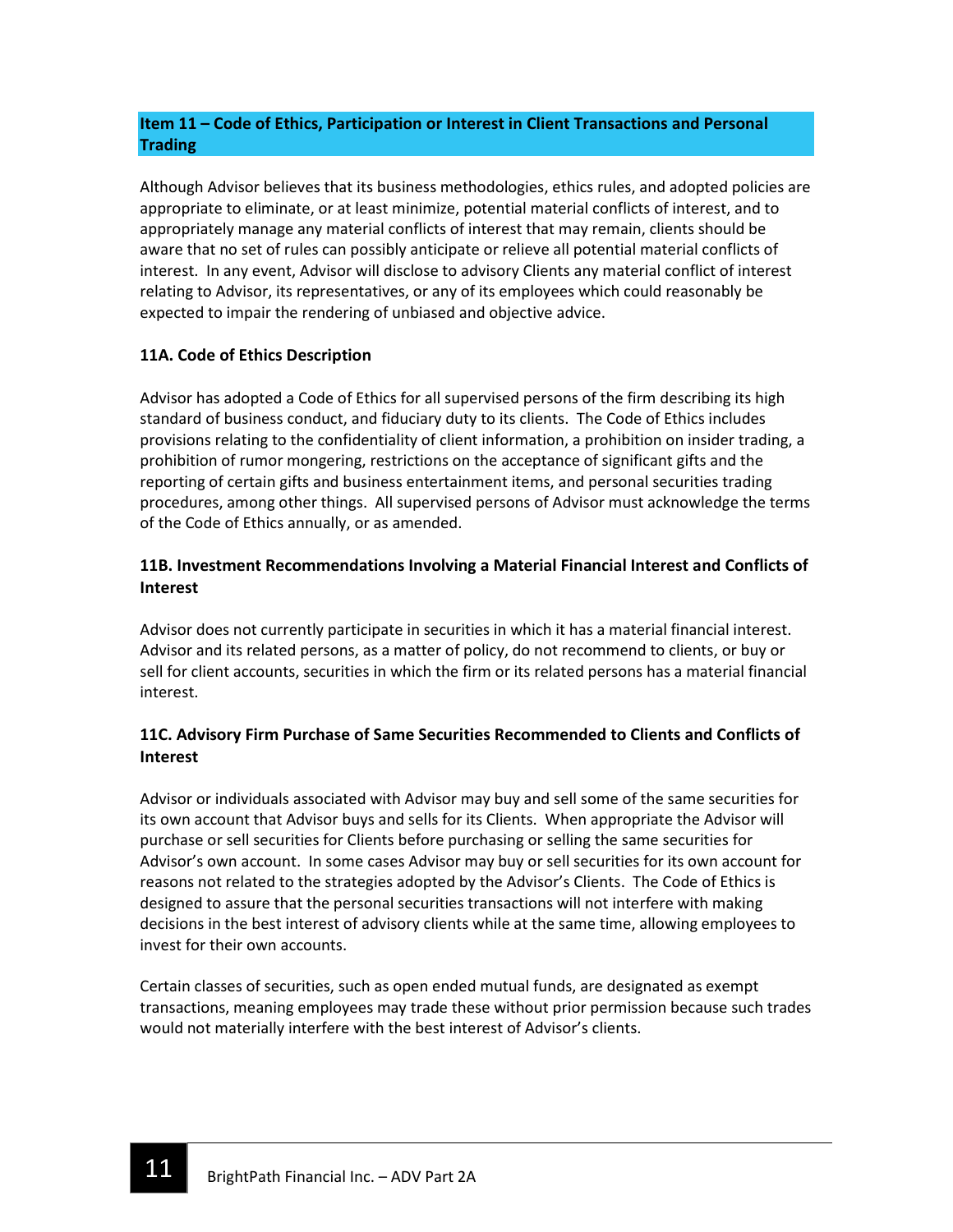# 11D. Client Securities Recommendations or Trades and Concurrent Advisory Firm Securities Transactions and Conflicts of Interest

Because the Code of Ethics permits employees to invest in the same securities as clients, there is a possibility that employees might somehow benefit from the market activity of a client. Accordingly, when applicable, Employee trading is monitored under the Code of Ethics, and to reasonably prevent conflicts of interest between Advisor and its clients.

Advisor will disclose to advisory Clients any material conflict of interest relating to Advisor, its representatives, or any of its employees which could reasonably be expected to impair the rendering of unbiased and objective advice. Advisor will notify Clients in advance of its policies in respect to officers trading for their own account including the potential conflict of interest that arises when recommending securities to Clients in which Advisor or its principal holds a position.

## Item 12 – Brokerage Practices

## 12A. Factors Used to Select Broker-Dealers for Client Transactions

Advisor may use its discretion when recommending a broker-dealer. Client is not obligated to effect transactions through any broker-dealer recommended by Advisor. Advisor will only refer clients to dealers registered in states where the clients reside. When recommending a brokerdealer the Advisor will comply with its fiduciary duty to obtain best execution and with the Securities Exchange Act of 1934, and will take into account such relevant factors as:

- Price;
- The broker-dealer's facilities, reliability and financial responsibility;
- The ability of the broker-dealer to effect transactions, particularly with regard to such aspects as timing, order size and execution of order;
- The research and related brokerage services provided by such broker or dealer to the Advisor, notwithstanding that the account may not be the direct or exclusive beneficiary of such services; and
- Any other factors the Advisor considers to be relevant.

## 12B. Aggregating Securities Transactions for Client Accounts

Due to the personalized nature of client advice, Advisor does not aggregate client transactions.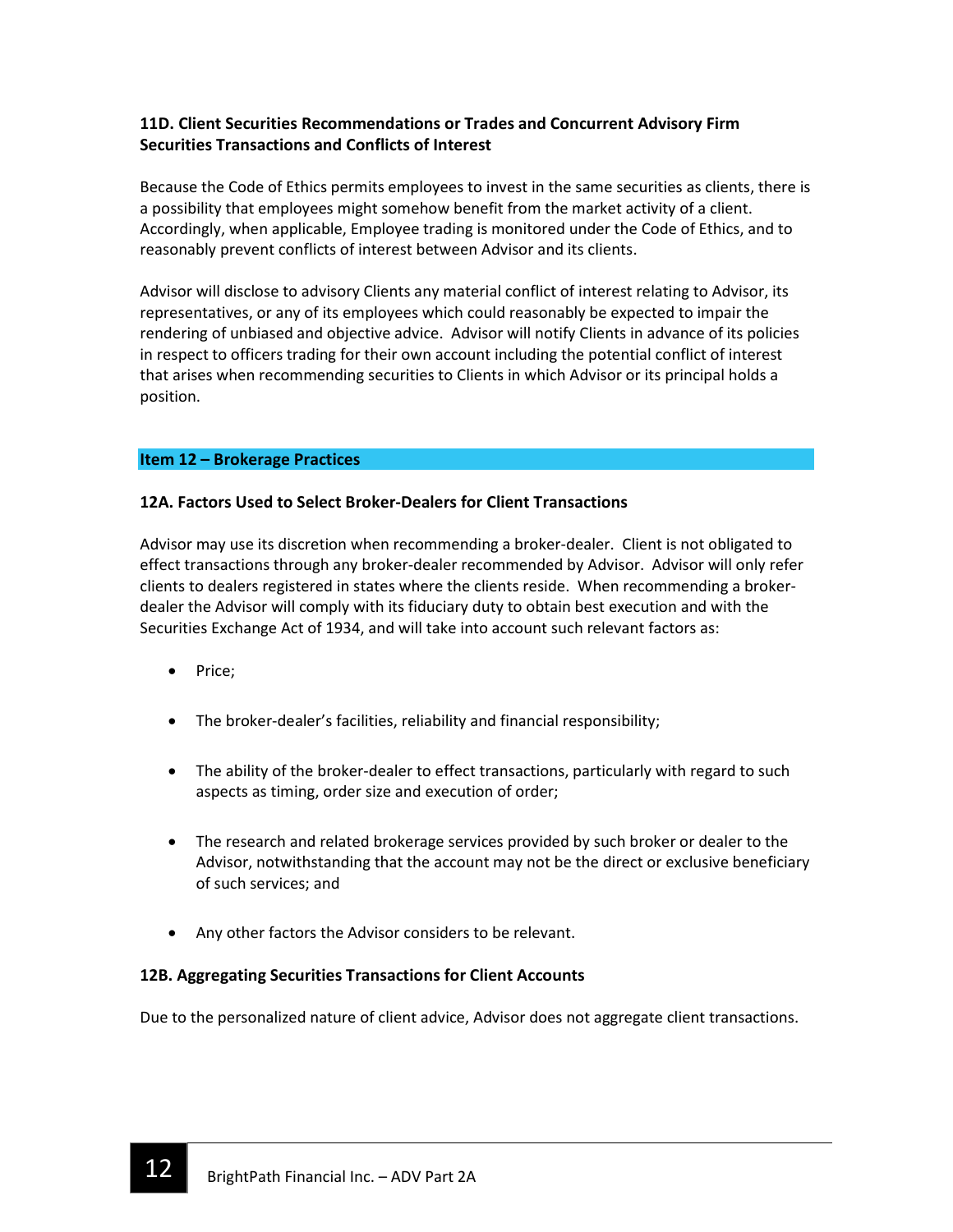## 12C. Soft Dollars

BrightPath does not currently have any soft-dollar arrangements and does not anticipate entering any soft dollar arrangements in the future. BrightPath may receive certain products and services from broker/dealers that are customary in the course of an institutional brokerage relationship, which are fully disclosed below and in Item 14. To the best of BrightPath's knowledge, these services are made available to all institutional investment advisers doing business with these broker/dealers. These bundled services are made available to BrightPath on an unsolicited basis and without regard to the rates of commissions charged or paid by clients or the volume of business directed to these broker/dealers. Since these products and services are merely made available by broker/dealers as part of a bundled business package, BrightPath does not consider products and services received in this context to be "soft dollars".

## 12D. Brokerage for Client Referrals

BrightPath does not select or recommend a broker-dealer to receive client referrals, nor does it direct client transactions to a particular broker-dealer in return for client referrals.

## 12E. Directed Brokerage

BrightPath does allow client directed brokerage. Clients who direct their brokerage accounts to broker/dealers of their own independent choosing may not receive best execution of their trades in their transaction.

## 12F. Trade Errors

BrightPath has a legal and fiduciary obligation to ensure that clients are not disadvantaged by trade errors in any way. A trade error is an error in the placement, execution or settlement of a client's trade. When a trade error occurs, we work with all relevant parties in the trading process to promptly correct the error while ensuring it does not disadvantage the client. The correction of a trade error may generate a gain or a loss, which is ultimately isolated from a client's account. A trade error gain is typically not paid to BrightPath. Trading partners (i.e., counterparties) may donate the gain to charity or allow a balance to accrue in an error account maintained by the counterparty on our behalf. In such cases, BrightPath does not benefit from the gains in the error account, except to the extent that any gains that remain in the account can be used to offset any losses.

### Item 13 - Review of Accounts

# 13A. Schedule for Periodic Review of Client Accounts or Financial Plans and Advisory Persons Involved.

Clients receive financial plan recommendations periodically during the term of their engagement of Advisor. Clients will typically meet with Advisor one to three times annually.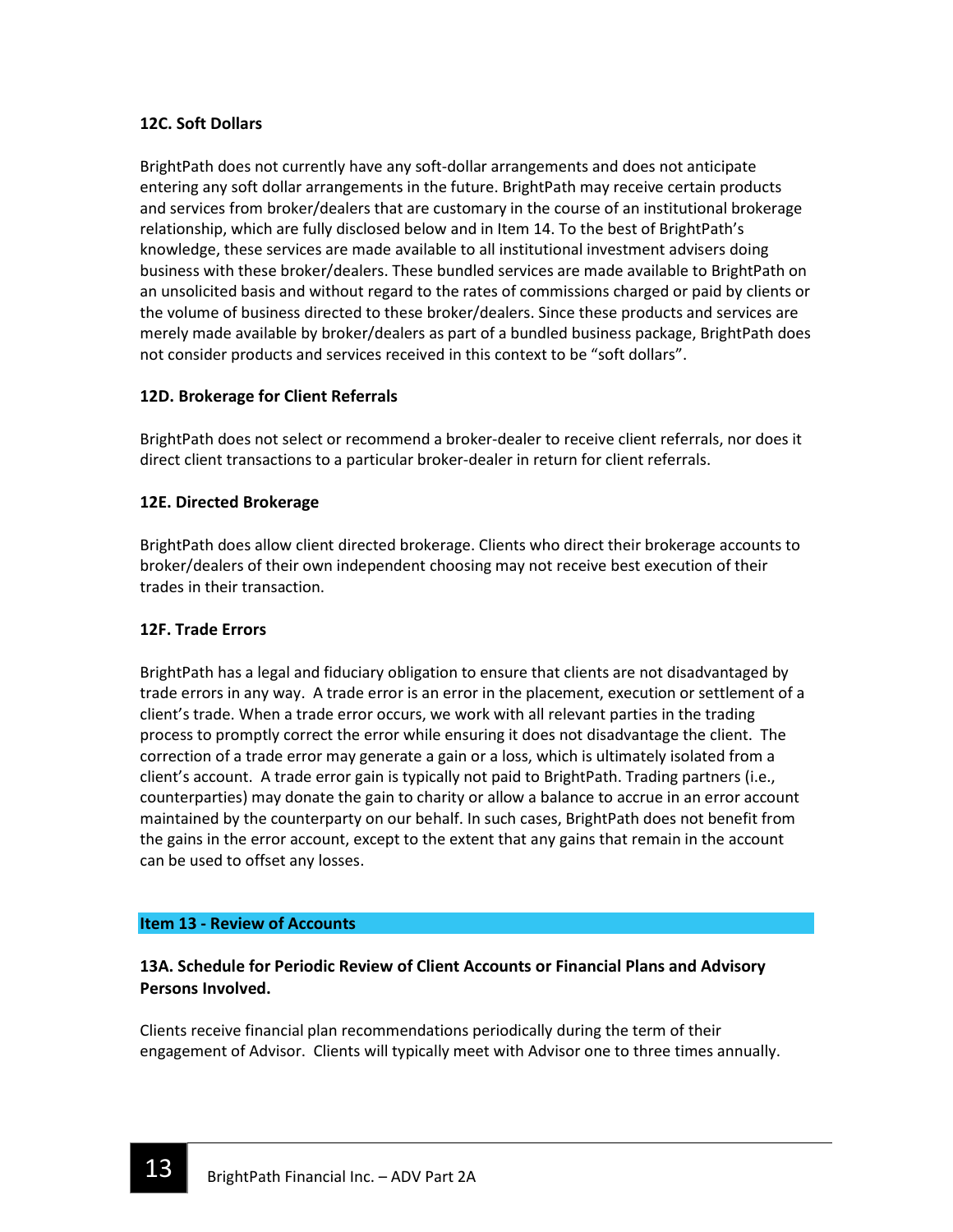## 13B. Review of Client Accounts on Non Periodic Basis

BrightPath is responsible for reviewing and assessing financial recommendations made to its clients. Factors triggering review may include significant changes in a client's financial condition, changes in the fundamentals of the companies or entities issuing securities, price fluctuations and significant economic or industry developments. Clients will be provided the Supplemental Brochure (Form ADV Part 2B) for BrightPath.

## 13C. Content of Client Provided Reports and Frequency

If you maintain any brokerage account(s), your custodian will provide a written statement at least quarterly which includes a list of all assets held in the account, asset values, and all transactions affecting the account assets, including any additions or withdrawals.

## Item 14 - Client Referrals and Other Compensation

## 14A. Economic Benefits Provided to the Advisory Firm from External Sources and Conflicts of Interest

Advisor's representatives and employees may be invited to attend educational conferences and/or entertainment events sponsored by such brokerage firms or custodians or mutual fund companies. Advisor believes that the services and benefits provided to it by brokerage firms (custodians) and mutual fund providers do not materially affect the investment management recommendations made to clients. However, in the interest of full disclosure of any potential conflicts of interest, we discuss the possible conflicts herein.

## 14B. Advisory Firm Payments for Client Referrals

Advisor does not pay referral or finder's fees, nor does it accept such fees from other firms.

## Item 15 - Custody

Advisor does not have custody over Client funds and securities. Accordingly, Advisor shall have no liability to the Client for any loss or other harm to any property in the account. Clients will receive at least quarterly statements from the broker-dealer, bank or other qualified custodian that holds and maintains client investment assets. Advisor urges all clients to carefully review such statements and compare such official custodial records to any statements that we may provide to you. Advisor may also provide client with periodic reports on the client's account. These reports may vary from custodial statements based on accounting procedures, reporting dates, or valuation methodologies of certain securities.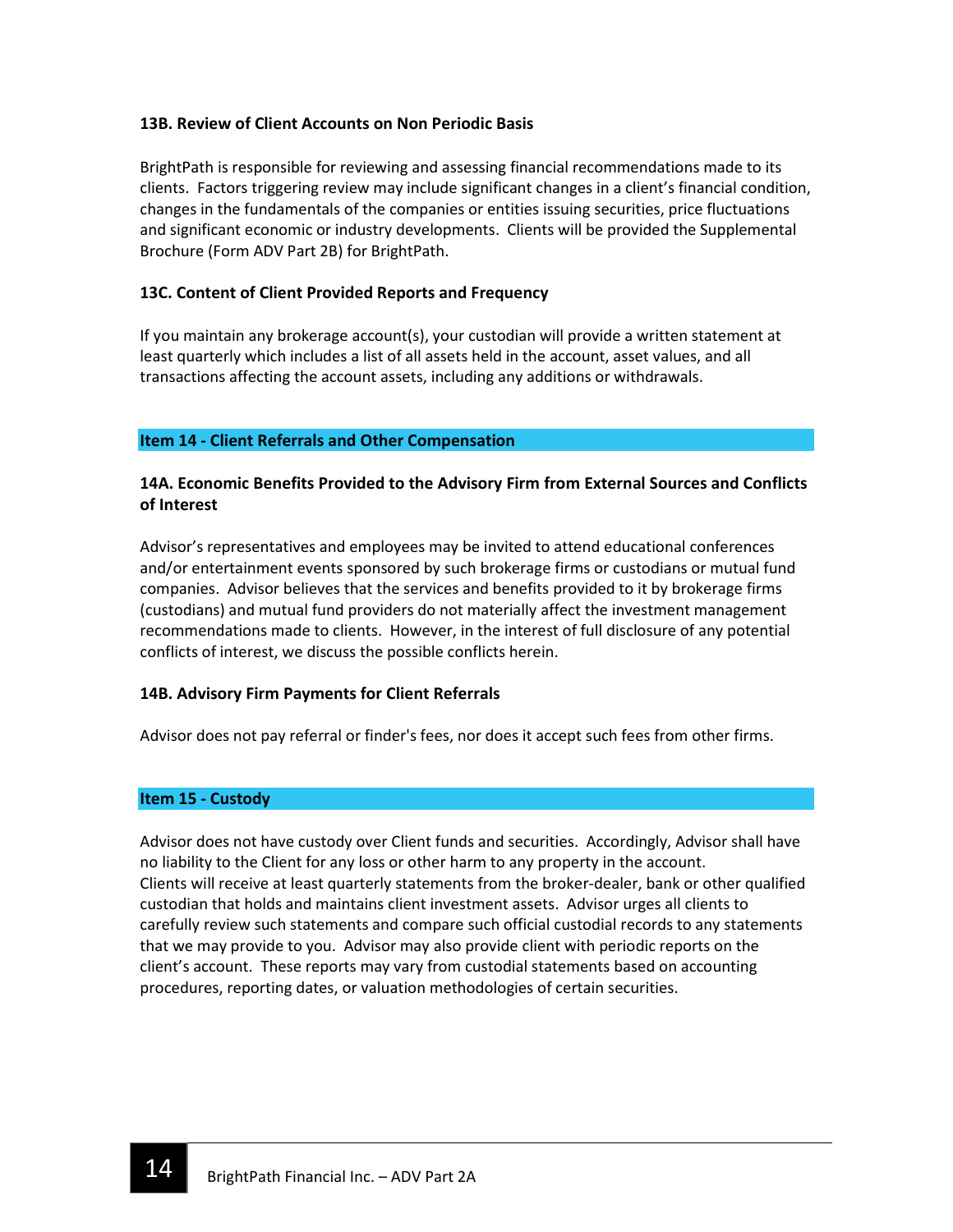#### Item 16 - Investment Discretion

BrightPath accepts both discretionary and non-discretionary accounts. For discretionary accounts BrightPath may exercise discretion over the specific securities to be bought or sold, the amount of securities to bought or sold and the particular broker-dealer to be used for such transactions. BrightPath will have authority to exercise full direction in the above-named factors without restriction. BrightPath also will observe any specific limitations imposed by the client in relation to this discretion.

For non-discretionary accounts BrightPath's role is to make investment recommendations. At the client's request, BrightPath may execute the purchase and/or sale of investments where authorized to do so by the client on a non-discretionary basis. Non-discretion refers to the requirement to obtain the client's express written permission and approval prior to initiating any investments transaction on the client's behalf. This specific trading authority is required in addition to a limited power of attorney granting BrightPath limited access to a client's account.

### Item 17 – Voting Client Securities

As a matter of firm policy and practice, Advisor does not have any authority to and does not vote proxies on behalf of advisory clients. Clients retain the responsibility for receiving and voting proxies for any and all securities maintained in client portfolios. At the request of a client, Advisor may provide advice to clients regarding the clients' voting of proxies.

### Item 18 – Financial Information

### 18A. Balance Sheet

This section is not applicable since this entity does not have custody of client funds or securities or require or solicit prepayment of more than \$500 in fees per client six months in advance.

## 18B. Financial Conditions Reasonably Likely to Impair Advisory Firm's Ability to Meet Commitments to Clients

Registered Investment Advisors are required to provide you with certain financial information or disclosures about their financial condition. Advisor has no financial commitment that impairs its ability to meet contractual and fiduciary commitments to clients.

### 18C. Bankruptcy Petition During Past Ten Years

Advisor has not been the subject of a bankruptcy proceeding.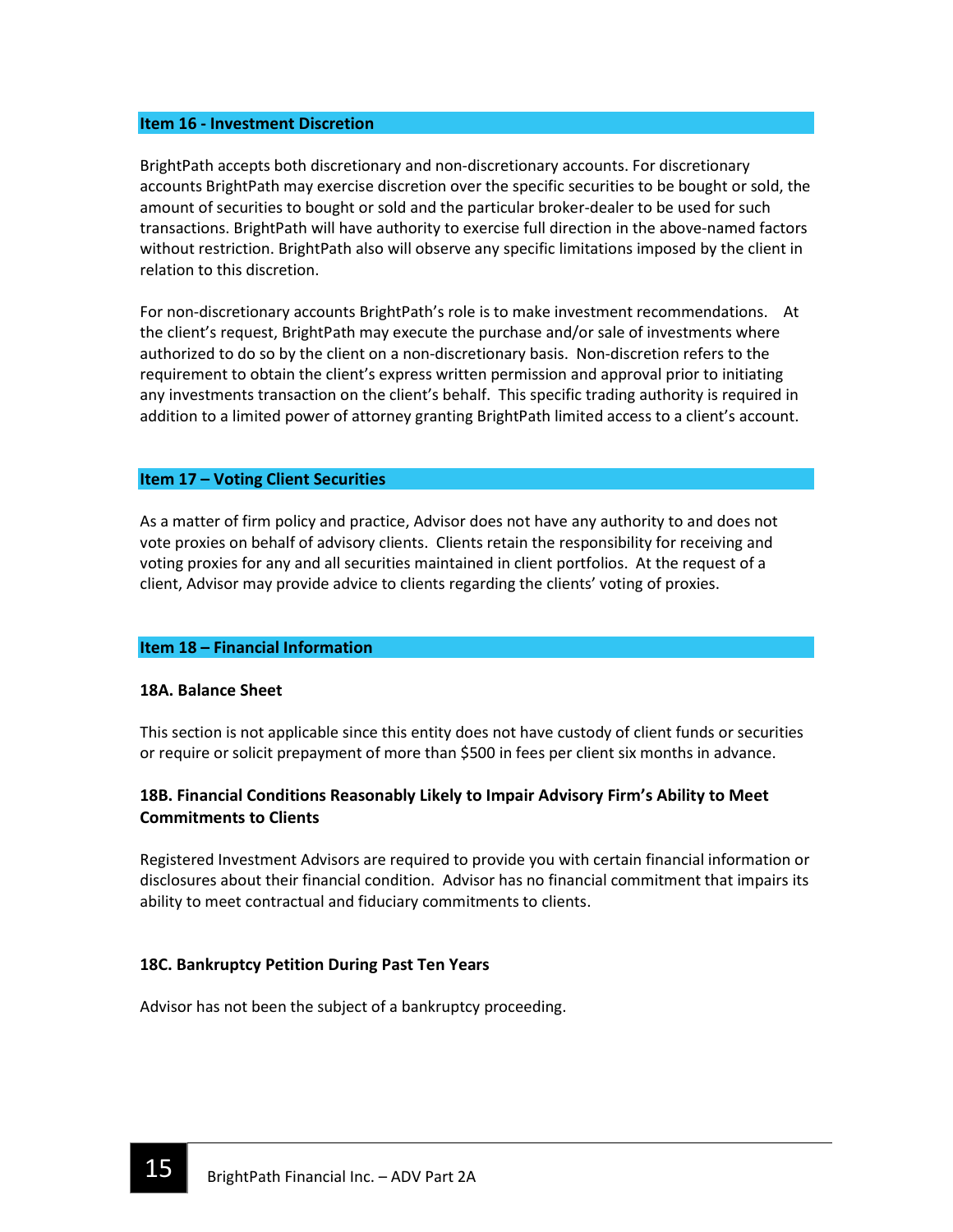## Item 19 – Requirements for State-Registered Advisors

#### 19A. Principal Executive Officers and Management Persons

Harlan Freeman is the Principal owner and sole executive of BrightPath.

#### 19B. Other Business Activities Engaged In

Harlan Freeman and BrightPath provide tax preparation services for certain clients of BrightPath.

### 19C. Performance Based Fee Description

BrightPath does not charge or receive any fees, commissions or any other compensation based on asset performance.

## 19D. Disclosure of Material Facts related to Arbitration or Disciplinary Actions Involving Management Persons

BrightPath has nothing to disclose regarding this item.

## 19E. Material Relationships Maintained by this Advisory Business or Management Persons with Issuers of Securities

BrightPath has no relationships with any Issuers of Securities.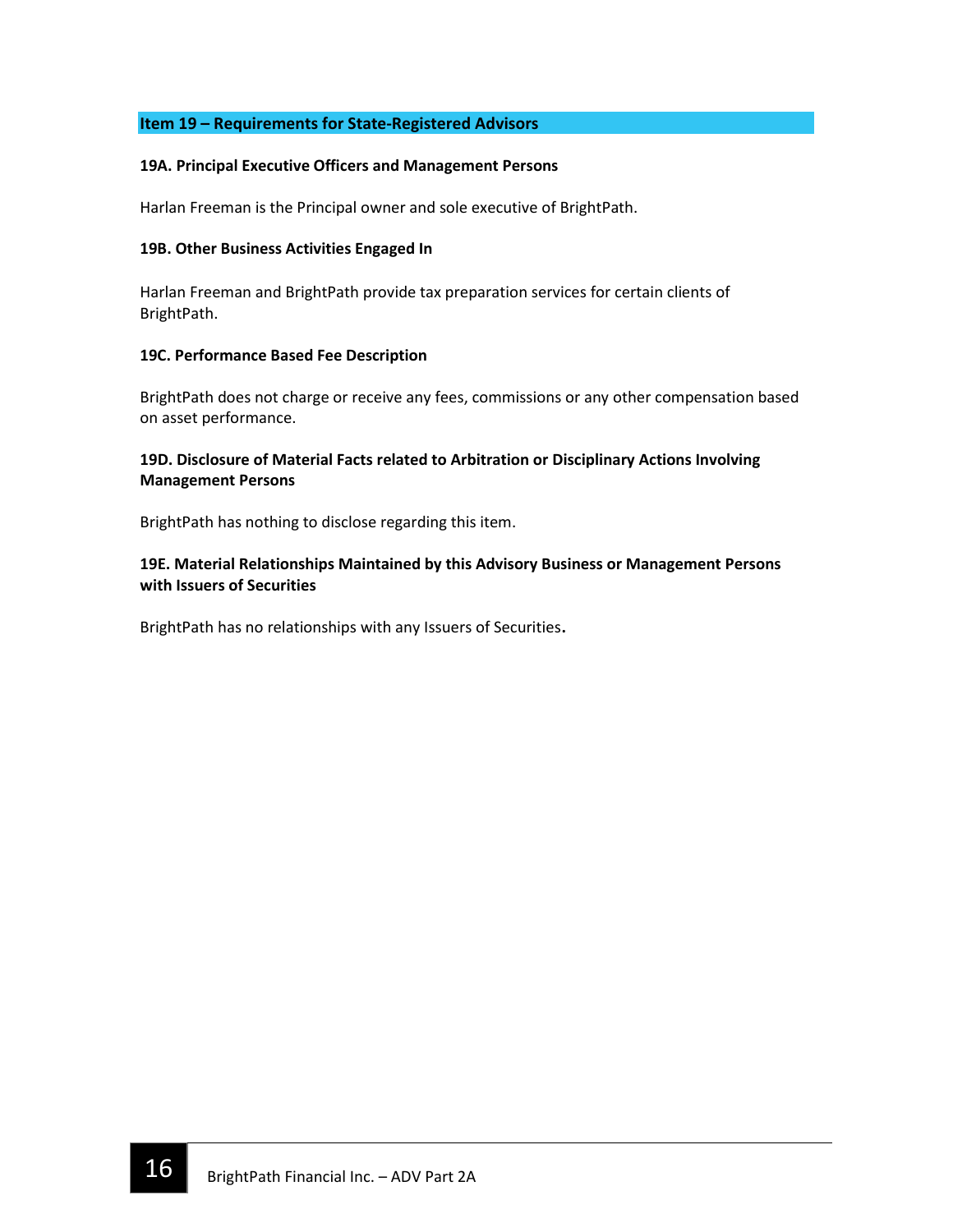## EDUCATION & BUSINESS BACKGROUND

Principal Owner: Harlan Freeman, CFA, CPA, CFP®

Formal education after High School:

Masters of Business Administration, finance and marketing – Booth Graduate School of Business, University of Chicago - Chicago, IL – 1995

Bachelor of Science, Accounting, Binghamton University - SUNY, Binghamton, NY - 1988

Business Background:

Member, XY Planning Network, June 2020 – present Member, National Association of Personal Financial Advisors (NAPFA) June 2015 - present Member, Alliance of Comprehensive Planners, March 2015 - May 2017 Certified Public Accountant (CPA) - Registered, Illinois License No. 239.010229 Chartered Financial Analyst® (CFA®) Certified Financial Planner (CFP®)

Thirty years of broad accounting, finance and business experience including positions with Arthur Andersen & Co, Grant Thornton, Miller Industries, Inc. (NYSE: MLR), Trinity Financial Advisors, LLC and ownership of Vision Business Advisors, a business advisory and consulting firm for small business owners seeking investment liquidity for their firms.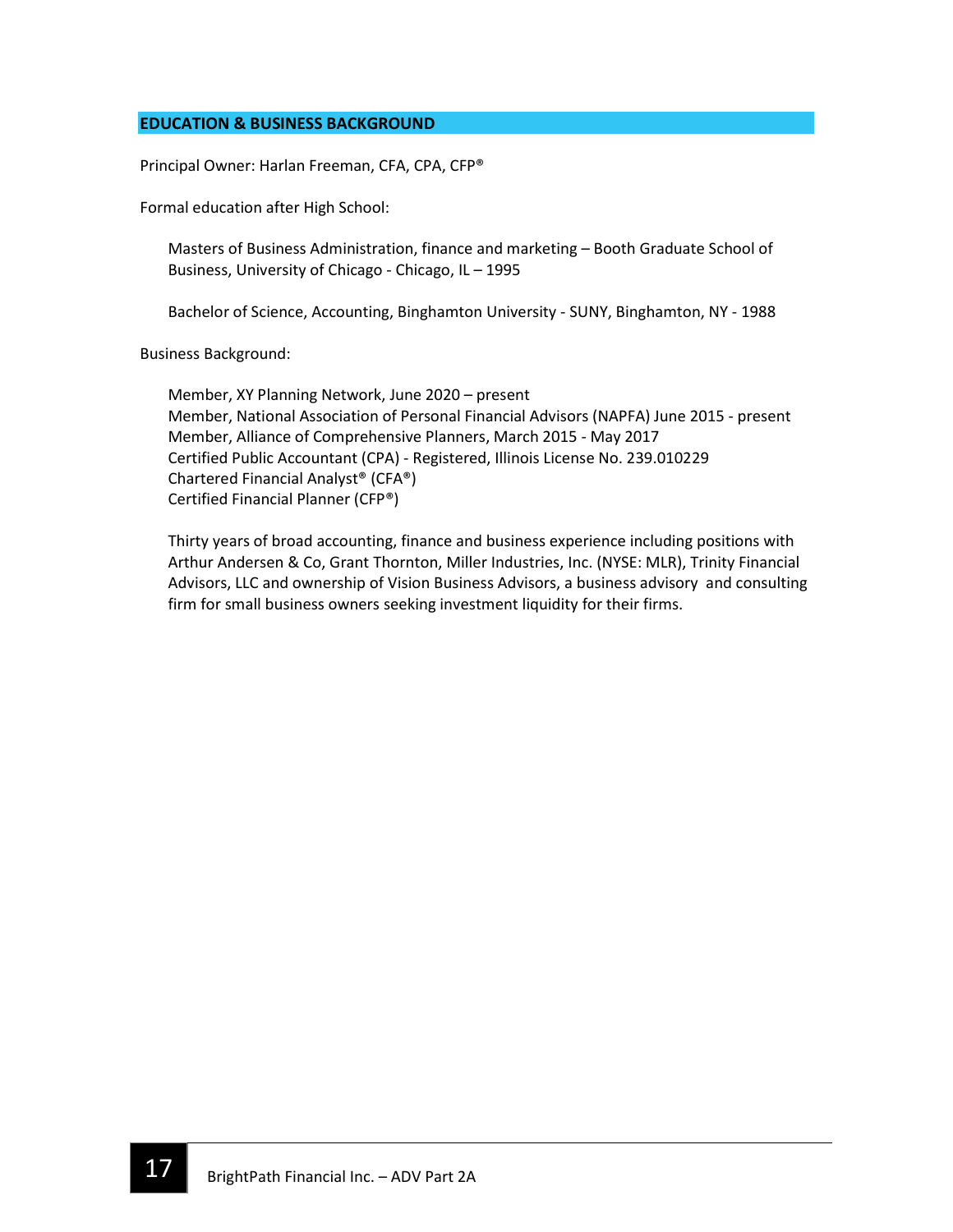

BrightPath Financial, Inc.

4447 N. Malden St., Unit 3 Chicago, IL 60640

Contact Information: Harlan Freeman, Owner

Phone: 872-249-9300

Email: HFreeman@BrightPathFinancial.com

Date of Brochure February 12, 2021

## Item 1 Part 2B of Form ADV: Firm Brochure Supplement

This Brochure Supplement provides information about Harlan Freeman that supplements the Brochure of BrightPath Financial, Inc. (Advisor). You should have received a copy of that Brochure. Please contact Harlan Freeman if you did not receive Advisor's Brochure or if you have any questions about the content of this supplement.

Additional information about Harlan Freeman is available on the SEC's website at: www.adviserinfo.sec.gov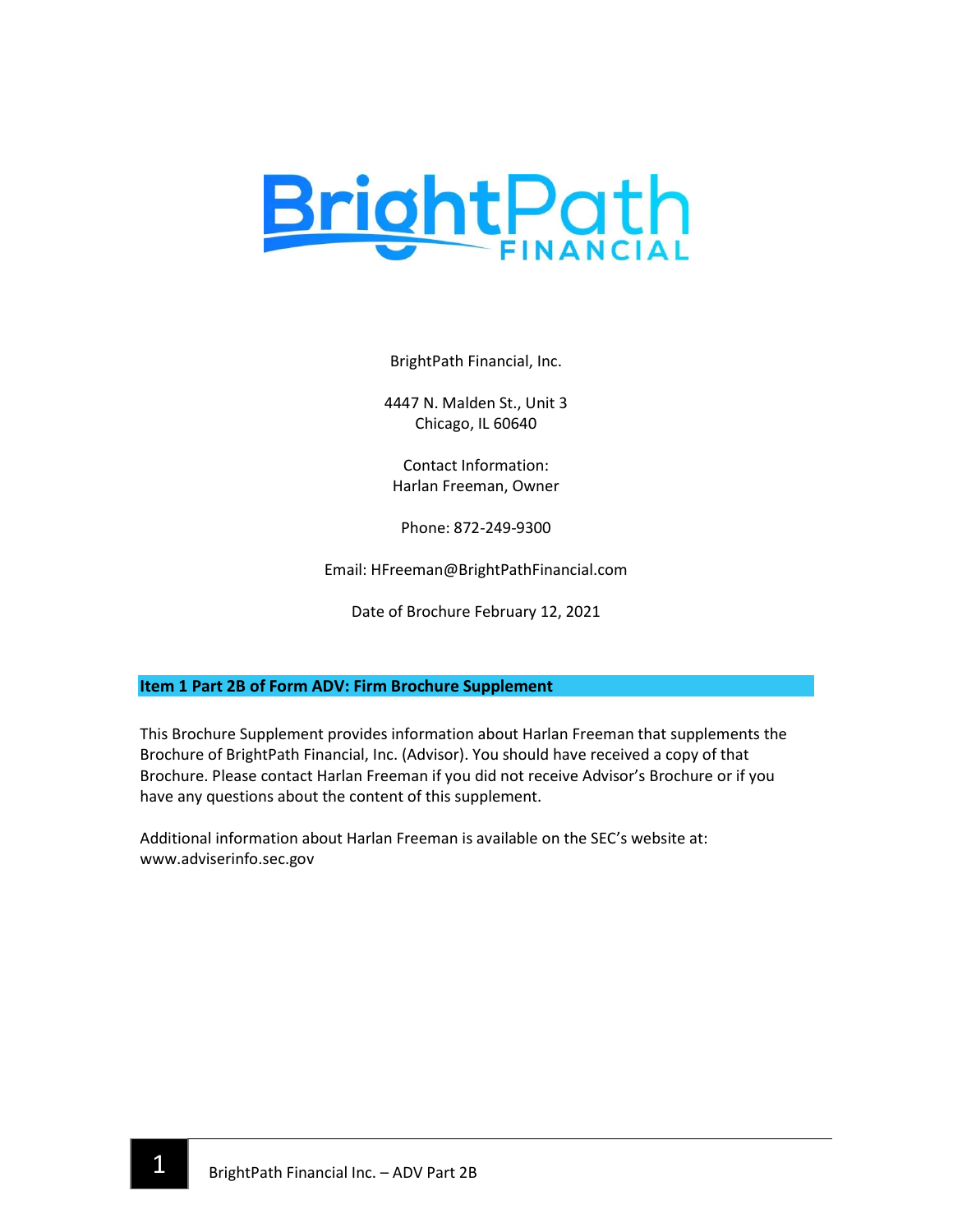### Item 2 Educational Background and Business Experience

Harlan Freeman, born in 1966, is the owner of BrightPath Financial, Inc., as well as its principal advisor. Harlan earned a Bachelor of Science degree in Accounting from Binghamton University of the State University of New York in Binghamton, NY in 1988. He earned a Masters of Business Administration with concentrations in finance and marketing from the Booth Graduate School of Business at the University of Chicago in 1995. Throughout his career Harlan has worked in various accounting, financial management, advisory and executive management roles with both large and small firms, including Arthur Andersen, Grant Thornton, and Miller Industries, Inc. (NYSE: MLR). As well, for more than eight years Harlan, as founder of Vision Business Advisors, Inc., assisted small business owners plan for and execute the sales of their firms. Throughout his career Harlan was involved in more than 100 business acquisition/divestiture transactions. In 2015 Harlan founded BrightPath Financial, Inc. to provide wealth management and financial planning services on a fee-only basis.

## Harlan Freeman's Professional Designations and Qualifications:

## Harlan became a Chartered Financial Analyst® (CFA®) in 2018.

Chartered Financial Analyst® (CFA®) - The Chartered Financial Analyst (CFA) charter is a globally respected, graduate-level investment credential established in 1962 and awarded by CFA Institute — the largest global association of investment professionals.

There are currently more than 142,000 CFA charter holders working in 159 countries. To earn the CFA charter, candidates must: 1) pass three sequential, six-hour examinations; 2) have at least four years of qualified professional investment experience; 3) join CFA Institute as members; and 4) commit to abide by, and annually reaffirm, their adherence to the CFA Institute Code of Ethics and Standards of Professional Conduct.

High Ethical Standards - The CFA Institute Code of Ethics and Standards of Professional Conduct, enforced through an active professional conduct program, require CFA charter holders to:

- Place their clients' interests ahead of their own
- Maintain independence and objectivity
- Act with integrity
- Maintain and improve their professional competence
- Disclose conflicts of interest and legal matters

Global Recognition - Passing the three CFA exams is a difficult feat that requires extensive study (successful candidates report spending an average of 300 hours of study per level). Earning the CFA charter demonstrates mastery of many of the advanced skills needed for investment analysis and decision making in today's quickly evolving global financial industry. As a result, employers and clients are increasingly seeking CFA charter-holders often making the charter a prerequisite for employment.

Additionally, regulatory bodies in 23 countries and territories recognize the CFA charter as a proxy for meeting certain licensing requirements, and more than 125 colleges and universities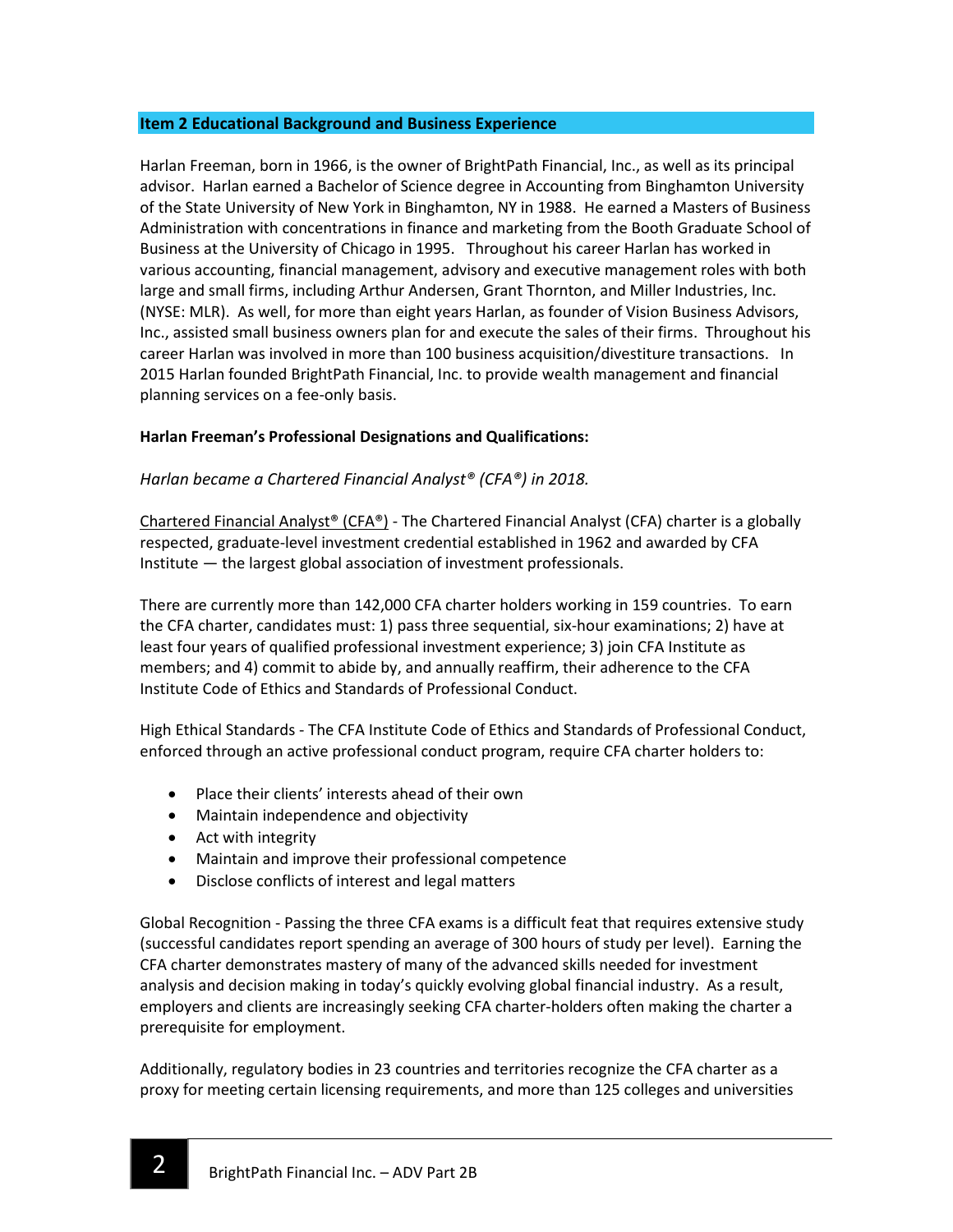around the world have incorporated a majority of the CFA Program curriculum into their own finance courses.

Comprehensive and Current Knowledge - The CFA Program curriculum provides a comprehensive framework of knowledge for investment decision making and is firmly grounded in the knowledge and skills used every day in the investment profession. The three levels of the CFA Program test a proficiency with a wide range of fundamental and advanced investment topics, including ethical and professional standards, fixed-income and equity analysis, alternative and derivative investments, economics, financial reporting standards, portfolio management, and wealth planning. The CFA Program curriculum is updated every year by experts from around the world to ensure that candidates learn the most relevant and practical new tools, ideas, and investment and wealth management skills to reflect the dynamic and complex nature of the profession. To learn more about the CFA charter, visit www.cfainstitute.org.

# Harlan has been a Certified Public Accountant (CPA) since 1991.

His Illinois License No. is 239.010229. He is currently a Registered CPA ("RCPA") in the State of IL.

Certified Public Accountant (CPA) - CPA's are licensed and regulated by their state boards of accountancy. While state laws and regulations vary, the education, experience and testing requirements for licensure as a CPA generally include minimum college education (typically 150 credit hours with at least a baccalaureate degree and a concentration in accounting), minimum experience levels (most states require at least one year of experience providing services that involve the use of accounting, attest, compilation, management advisory, financial advisory, tax or consulting skills, all of which must be achieved under the supervision of or verification by a CPA), and successful passage of the Uniform CPA Examination. In order to maintain a CPA license, states generally require the completion of 40 hours of continuing professional education (CPE) each year (or 80 hours over a two year period or 120 hours over a three year period). Harlan is currently registered as a CPA in the State of IL. Registration rather than licensure limits Harlan's ability to practice as a public accountant. A Registered Certified Public Accountant is prohibited from practicing public accounting as defined in Section 450/8 of the Public Accounting Act. RCPAs are not required to obtain continuing professional education. However, the RCPA can use the title Certified Public Accountant (CPA) and prepare tax returns and provide other professional services.

# Harlan has been a Certified Financial Planner (CFP®) since 2015.

Certified Financial Planner® (CFP®) - Certified Financial Planners are licensed by the CFP® Board to use the CFP® mark. CFP® certification requirements currently include:

- Bachelor's degree from an accredited college or university;
- Completion of the financial planning education requirements set by the CFP Board (www.cfp.net);
- Successful completion of the 6-hour CFP® Certification Exam;